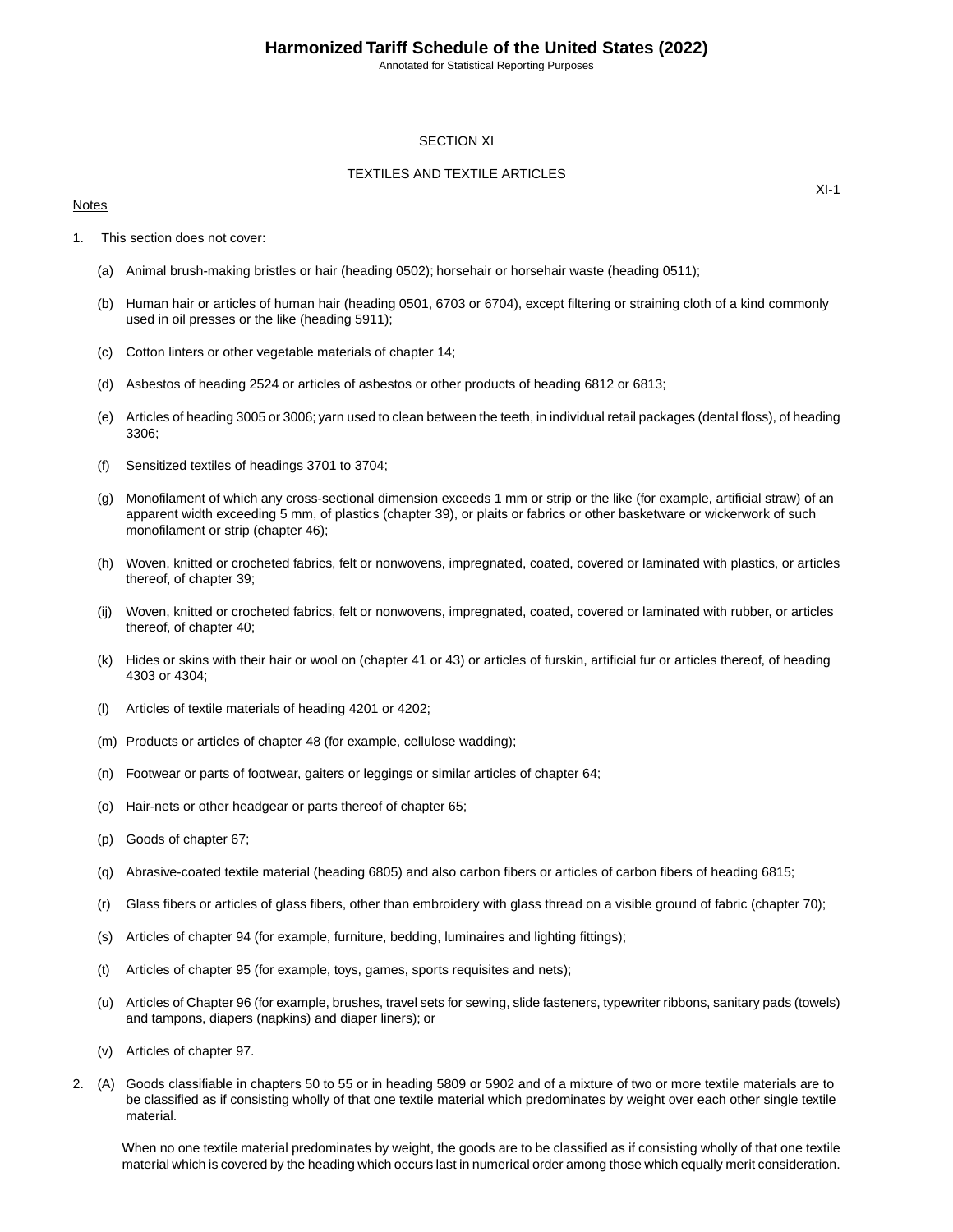Annotated for Statistical Reporting Purposes

## Notes (con.)

- (B) For the purposes of the above rule:
	- (a) Gimped horsehair yarn (heading 5110) and metalized yarn (heading 5605) are to be treated as a single textile material the weight of which is to be taken as the aggregate of the weights of its components; for the classification of woven fabrics, metal thread is to be regarded as a textile material;
	- (b) The choice of appropriate heading shall be effected by determining first the chapter and then the applicable heading within that chapter, disregarding any materials not classified in that chapter;
	- (c) When both chapters 54 and 55 are involved with any other chapter, chapters 54 and 55 are to be treated as a single chapter;
	- (d) Where a chapter or a heading refers to goods of different textile materials, such materials are to be treated as a single textile material.
- (C) The provisions of paragraphs (A) and (B) above apply also to the yarns referred to in notes 3, 4, 5 or 6 below.
- 3. (A) For the purposes of this section, and subject to the exceptions in paragraph (B) below, yarns (single, multiple (folded) or cabled) of the following descriptions are to be treated as "twine, cordage, ropes and cables":
	- (a) Of silk or waste silk, measuring more than 20,000 decitex;
	- (b) Of man-made fibers (including yarn of two or more monofilaments of chapter 54), measuring more than 10,000 decitex;
	- (c) Of true hemp or flax:
		- (i) Polished or glazed, measuring 1,429 decitex or more; or
		- (ii) Not polished or glazed, measuring more than 20,000 decitex;
	- (d) Of coir, consisting of three or more plies;
	- (e) Of other vegetable fibers, measuring more than 20,000 decitex; or
	- (f) Reinforced with metal thread.
	- (B) Exceptions:
		- (a) Yarn of wool or other animal hair and paper yarn, other than yarn reinforced with metal thread;
		- (b) Man-made filament tow of chapter 55 and multifilament yarn without twist or with a twist of less than 5 turns per meter of chapter 54;
		- (c) Silkworm gut of heading 5006 and monofilaments of chapter 54;
		- (d) Metalized yarn of heading 5605; yarn reinforced with metal thread is subject to paragraph (A)(f) above; and
		- (e) Chenille yarn, gimped yarn and loop wale-yarn of heading 5606.
- 4. (A) For the purposes of chapters 50, 51, 52, 54 and 55, the expression "put up for retail sale" in relation to yarn means, subject to the exceptions in paragraph (B) below, yarn (single, multiple (folded) or cabled) put up:
	- (a) On cards, reels, tubes or similar supports, of a weight (including support) not exceeding:
		- (i) 85 g in the case of silk, waste silk or man-made filament yarn; or
		- (ii) 125 g in other cases;
	- (b) In balls, hanks or skeins of a weight not exceeding:
		- (i) 85 g in the case of man-made filament yarn of less than 3,000 decitex, silk or silk waste;
		- (ii) 125 g in the case of all other yarns of less than 2,000 decitex; or
		- (iii) 500 g in other cases;

## XI-2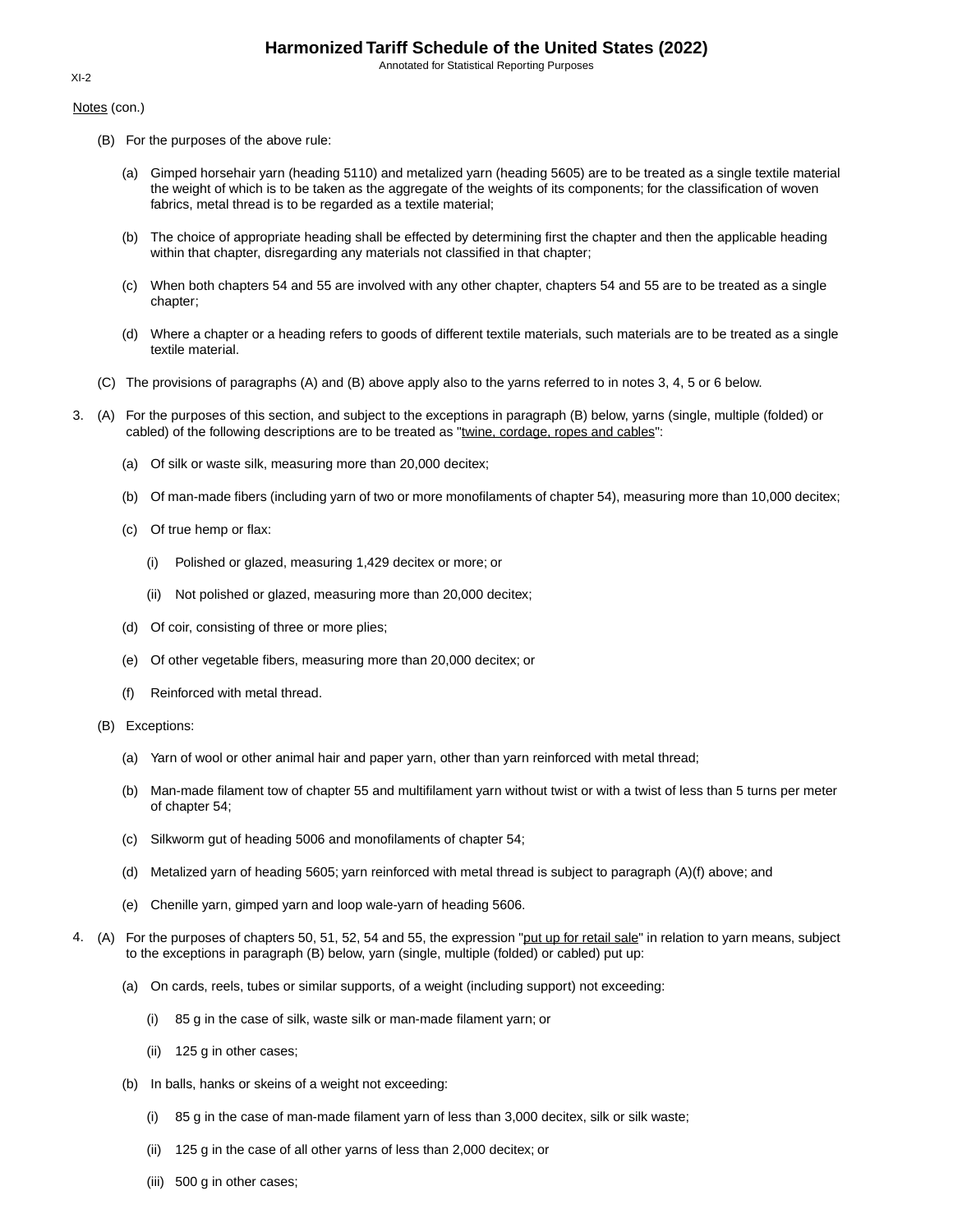## Notes (con.)

- (c) In hanks or skeins comprising several smaller hanks or skeins separated by dividing threads which render them independent one of the other, each of uniform weight not exceeding:
	- (i) 85 g in the case of silk, waste silk or man-made filament yarn; or
	- (ii) 125 g in other cases.
- (B) Exceptions:
	- (a) Single yarn of any textile material, except:
		- (i) Single yarn of wool or fine animal hair, unbleached; and
		- (ii) Single yarn of wool or fine animal hair, bleached, dyed or printed, measuring more than 5,000 decitex;
	- (b) Multiple (folded) or cabled yarn, unbleached:
		- (i) Of silk or waste silk, however put up; or
		- (ii) Of other textile material except wool or fine animal hair, in hanks or skeins;
	- (c) Multiple (folded) or cabled yarn of silk or waste silk, bleached, dyed or printed, measuring 133 decitex or less; and
	- (d) Single, multiple (folded) or cabled yarn of any textile material:
		- (i) In cross-reeled hanks or skeins; or
		- (ii) Put up on supports or in some other manner indicating its use in the textile industry (for example, on cops, twisting mill tubes, pirns, conical bobbins or spindles, or reeled in the form of cocoons for embroidery looms).
- 5. For the purposes of headings 5204, 5401 and 5508, the expression "sewing thread" means multiple (folded) or cabled yarn:
	- (a) Put up on supports (for example, reels, tubes) of a weight (including support) not exceeding 1,000 g;
	- (b) Dressed for use as sewing thread; and
	- (c) With a final "Z" twist.
- 6. For the purposes of this section, the expression "high tenacity yarn" means yarn having a tenacity, expressed in cN/tex (centinewtons per tex), greater than the following:

| Multiple (folded) or cabled yarn of nylon or other polyamides, or of |  |
|----------------------------------------------------------------------|--|
|                                                                      |  |

Single, multiple (folded) or cabled yarn of viscose rayon..............................27 cN/tex

- 7. For the purposes of this section, the expression "made up" means:
	- (a) Cut otherwise than into squares or rectangles;
	- (b) Produced in the finished state, ready for use (or merely needing separation by cutting dividing threads) without sewing or other working (for example, certain dusters, towels, tablecloths, scarf squares, blankets);
	- (c) Cut to size and with at least one heat-sealed edge with a visibly tapered or compressed border and the other edges treated as described in any other subparagraph of this note, but excluding fabrics the cut edges of which have been prevented from unraveling by hot cutting or by other simple means;
	- (d) Hemmed or with rolled edges, or with a knotted fringe at any of the edges, but excluding fabrics the cut edges of which have been prevented from unraveling by whipping or by other simple means;
	- (e) Cut to size and having undergone a process of drawn thread work;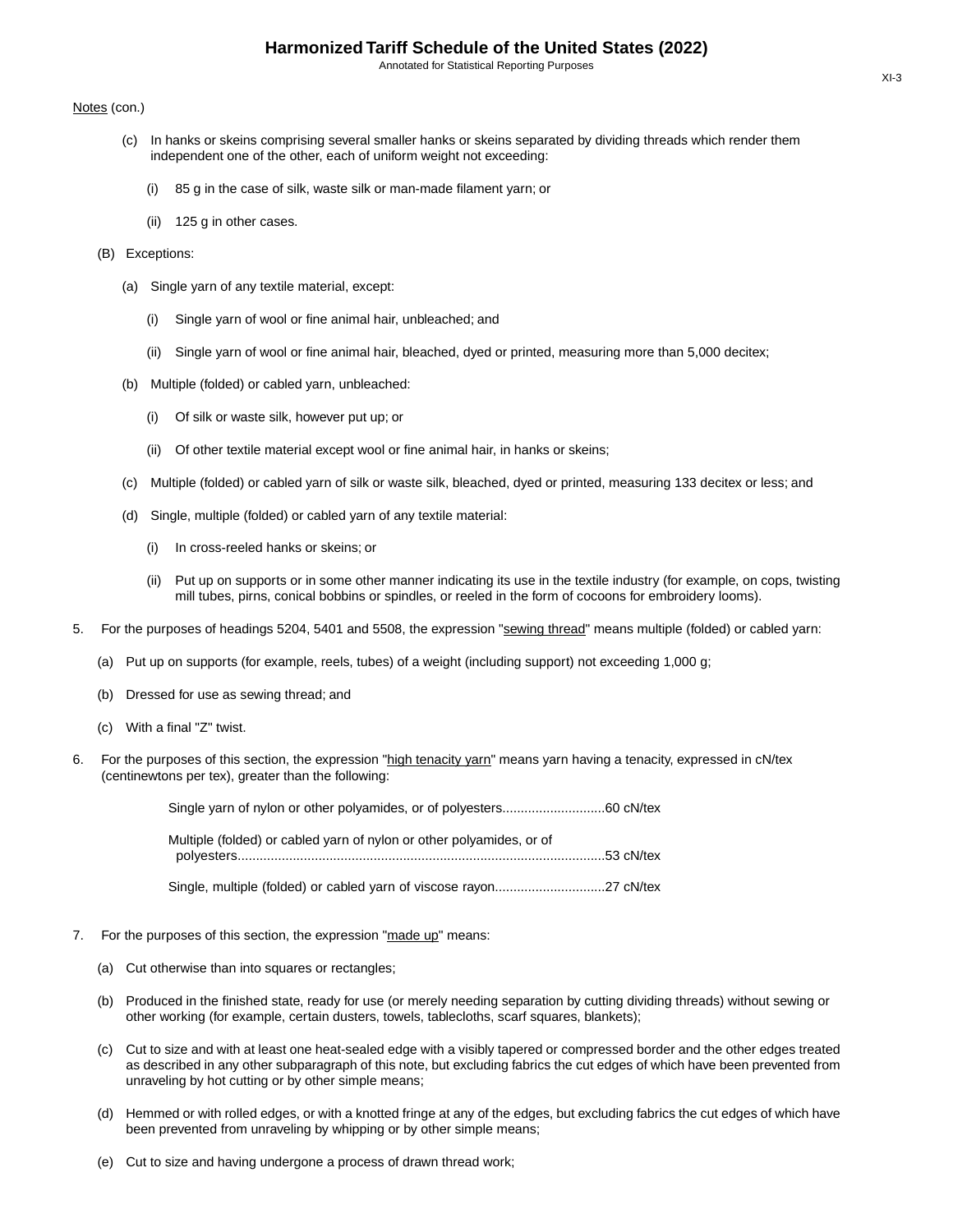Annotated for Statistical Reporting Purposes

Notes (con.)

- (f) Assembled by sewing, gumming or otherwise (other than piece goods consisting of two or more lengths of identical material joined end to end and piece goods composed of two or more textiles assembled in layers, whether or not padded); or
- (g) Knitted or crocheted to shape, whether presented as separate items or in the form of a number of items in the length.
- 8. For the purposes of chapters 50 to 60:
	- (a) Chapters 50 to 55 and 60 and, except where the context otherwise requires, chapters 56 to 59, do not apply to goods made up within the meaning of note 7 above; and
	- (b) Chapters 50 to 55 and 60 do not apply to goods of chapters 56 to 59.
- 9. The woven fabrics of chapters 50 to 55 include fabrics consisting of layers of parallel textile yarns superimposed on each other at acute or right angles. These layers are bonded at the intersections of the yarns by an adhesive or by thermal bonding.
- 10. Elastic products consisting of textile materials combined with rubber threads are classified in this section.
- 11. For the purposes of this section, the expression "impregnated" includes "dipped."
- 12. For the purposes of this section, the expression "polyamides" includes "aramids."
- 13. For the purposes of this Section and, where applicable, throughout the tariff schedule, the expression "elastomeric yarn" means filament yarn, including monofilament, of synthetic textile material, other than textured yarn, which does not break on being extended to three times its original length and which returns, after being extended to twice its original length, within a period of five minutes, to a length not greater than one and a half times its original length.
- 14. Unless the context otherwise requires, textile garments of different headings are to be classified in their own headings even if put up in sets for retail sale. For the purposes of this note, the expression "textile garments" means garments of headings 6101 to 6114 and headings 6201 to 6211.
- 15. Subject to note 1 to section XI, textiles, garments and other textile articles, incorporating chemical, mechanical or electronic components for additional functionality, whether incorporated as built-in components or within the fiber or fabric, are classified in their respective headings in Section XI provided that they retain the essential character of the goods of this section.

## Subheading Notes

- 1. In this section and, where applicable, throughout the tariff schedule, the following expressions have the meanings hereby assigned to them:
	- (a) Unbleached yarn

Yarn which:

- (i) Has the natural color of its constituent fibers and has not been bleached, dyed (whether or not in the mass) or printed; or
- (ii) Is of indeterminate color ("grey yarn"), manufactured from garnetted stock.

Such yarn may have been treated with a colorless dressing or fugitive dye (which disappears after simple washing with soap) and, in the case of man-made fibers, treated in the mass with delustering agents (for example, titanium dioxide).

(b) Bleached yarn

Yarn which:

- (i) Has undergone a bleaching process, is made of bleached fibers or, unless the context otherwise requires, has been dyed white (whether or not in the mass) or treated with a white dressing;
- (ii) Consists of a mixture of unbleached and bleached fibers; or
- (iii) Is multiple (folded) or cabled and consists of unbleached and bleached yarns.
- (c) Colored (dyed or printed) yarn

Yarn which:

 $XI-4$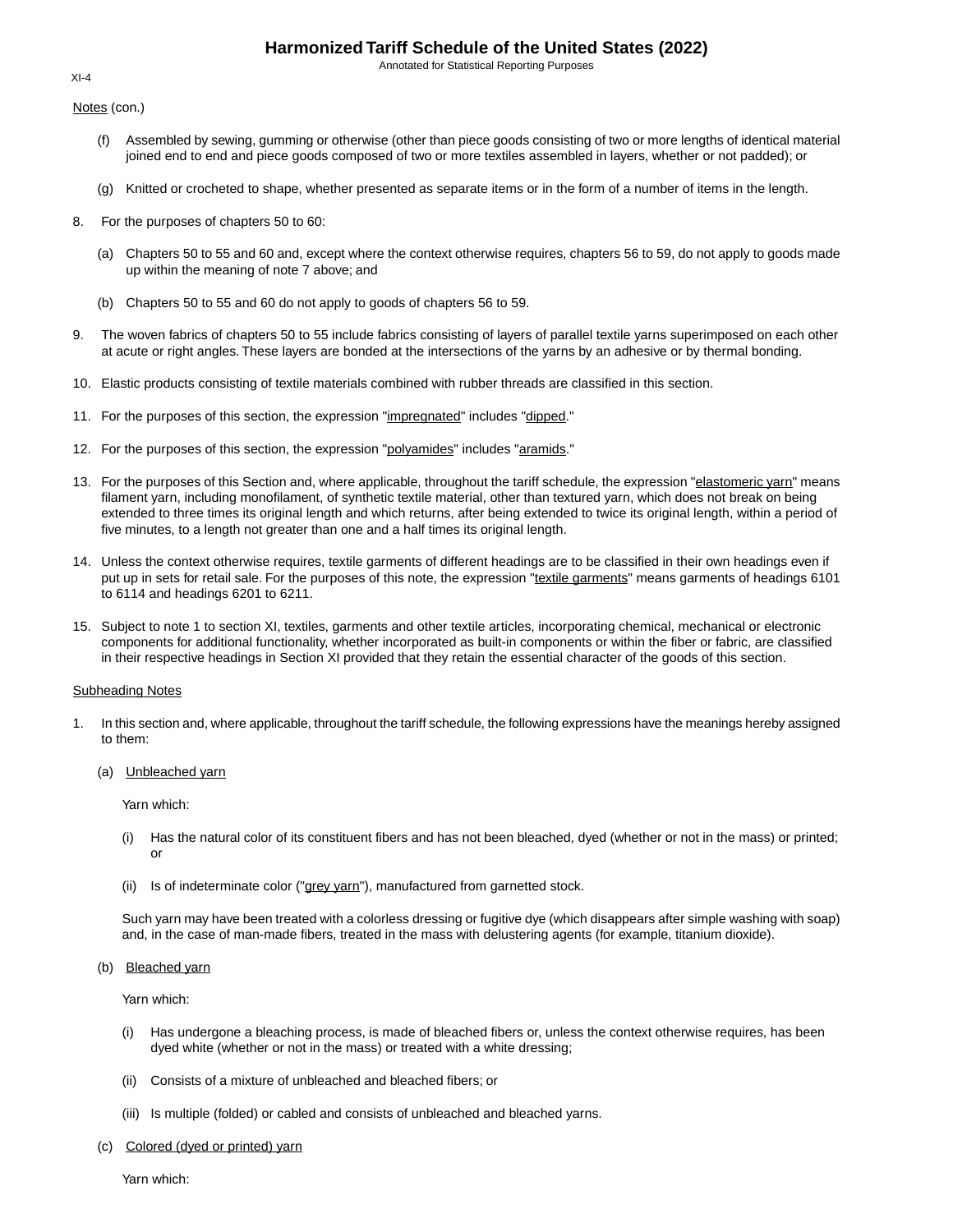#### Subheading Notes (con.)

- (i) Is dyed (whether or not in the mass) other than white or in a fugitive color, or printed, or made from dyed or printed fibers;
- (ii) Consists of a mixture of dyed fibers of different colors or of a mixture of unbleached or bleached fibers with colored fibers (marl or mixture yarns), or is printed in one or more colors at intervals to give the impression of dots;
- (iii) Is obtained from slivers or rovings which have been printed; or
- (iv) Is multiple (folded) or cabled and consists of unbleached or bleached yarn and colored yarn.

The above definitions also apply, mutatis mutandis, to monofilament and to strip or the like of chapter 54.

#### (d) Unbleached woven fabric

Woven fabric made from unbleached yarn and which has not been bleached, dyed or printed. Such fabric may have been treated with a colorless dressing or a fugitive dye.

### (e) Bleached woven fabric

Woven fabric which:

- (i) Has been bleached or, unless the context otherwise requires, dyed white or treated with a white dressing, in the piece;
- (ii) Consists of bleached yarn; or
- (iii) Consists of unbleached and bleached yarn.

#### (f) Dyed woven fabric

Woven fabric which:

- (i) Is dyed a single uniform color other than white (unless the context otherwise requires) or has been treated with a colored finish other than white (unless the context otherwise requires), in the piece; or
- (ii) Consists of colored yarn of a single uniform color.
- (g) Woven fabric of yarns of different colors

Woven fabric (other than printed woven fabric) which:

- (i) Consists of yarns of different colors or yarns of different shades of the same color (other than the natural color of the constituent fibers);
- (ii) Consists of unbleached or bleached yarn and colored yarn; or
- (iii) Consists of marl or mixture yarns.

(In all cases, the yarn used in selvages and piece ends is not taken into consideration.)

#### (h) Printed woven fabric

Woven fabric which has been printed in the piece, whether or not made from yarns of different colors.

(The following are also regarded as printed woven fabrics: woven fabrics bearing designs made, for example, with a brush or spray gun, by means of transfer paper, by flocking or by the batik process.)

The definitions at (d) to (h) above apply, mutatis mutandis , to knitted or crocheted fabrics.

(ij) Plain weave

A fabric construction in which each yarn of the weft passes alternately over and under successive yarns of the warp and each yarn of the warp passes alternately over and under successive yarns of the weft.

The definitions at (d) to (h) above apply, mutatis mutandis, to knitted or crocheted fabrics.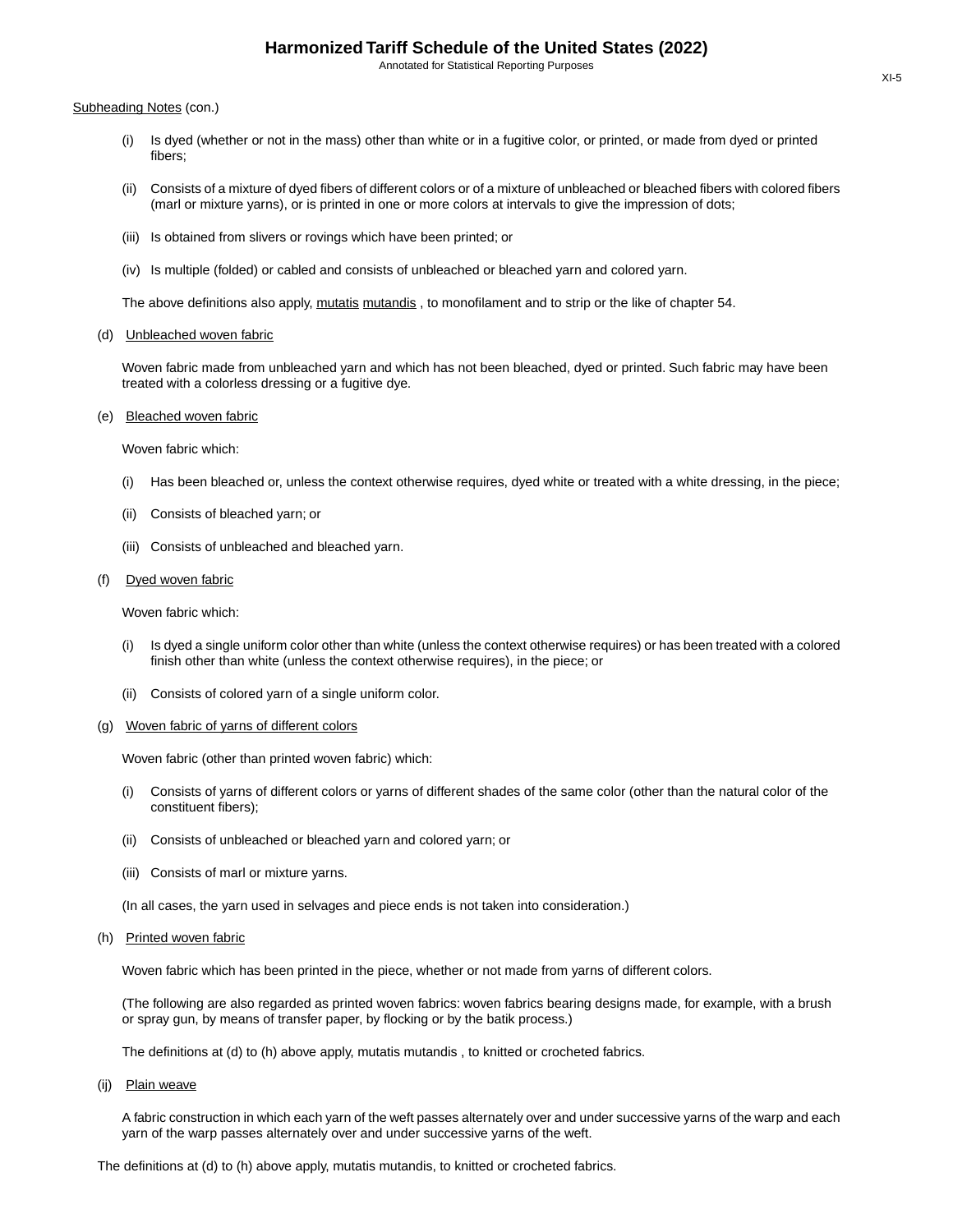Annotated for Statistical Reporting Purposes

#### Subheading Notes (con.)

- 2. (A) Products of chapters 56 to 63 containing two or more textile materials are to be regarded as consisting wholly of that textile material which would be selected under note 2 to this section for the classification of a product of chapters 50 to 55 or of heading 5809 consisting of the same textile materials.
	- (B) For the application of this rule:
		- (a) Where appropriate, only the part which determines the classification under general interpretative rule 3 shall be taken into account;
		- (b) In the case of textile products consisting of a ground fabric and a pile or looped surface no account shall be taken of the ground fabric;
		- (c) In the case of embroidery of heading 5810 and goods thereof, only the ground fabric shall be taken into account. However, embroidery without visible ground, and goods thereof, shall be classified with reference to the embroidering threads alone.

### Additional U.S. Notes

- 1. In the case of each provision in the tariff schedule on which the United States has agreed to reduce the rate of duty, pursuant to a trade agreement entered into under section 101 of the Trade Act of 1974 before January 3, 1980, on any cotton, wool or man-made fiber textile product as defined in the Arrangement Regarding International Trade in Textiles, as extended on December 14, 1977 (the Arrangement), if the Arrangement, or a substitute arrangement, including unilateral import restrictions or bilateral agreements, determined by the President to be suitable, ceases to be in effect with respect to the United States before the total reduction in the rate of duty for such provision under sections 101 and 109 of the Trade Act of 1974 has become effective, then the President shall proclaim the rate of duty in rate column 1 for such provision existing on January 1, 1975, to be the rate of duty effective, with respect to articles entered or withdrawn from warehouse for consumption, within 30 days after such cessation and until the President proclaims the continuation of such reduction under the next sentence. If subsequently the Arrangement or a substitute arrangement, including unilateral import restrictions or bilateral agreements, determined by the President to be suitable, is in effect with respect to the United States, then the President shall proclaim the continuation of the reduction of such rate of duty pursuant to such trade agreement. For purposes of section 109(c)(2) of the Trade Act of 1974, any time when a rate of duty existing on January 1, 1975, is in effect under this note shall be time when part of such reduction is not in effect by reason of legislation of the United States or action thereunder.
- 2. The term "Certified hand-loomed and folklore" as used with respect to products provided for in the tariff schedule, refers to such products as have been certified, in accordance with procedures established by the United States Trade Representative pursuant to international understandings, by an official of a government agency of the country where the products were produced, to have been so made.

#### Statistical Notes

- 1. Restraints under the Arrangement regarding International Trade in Textiles may not apply to developing country exports of "hand-loomed and folklore products" which have been certified, in accordance with procedures established by the Committee for the Implementation of Textile Agreements pursuant to international understandings, by an official of a government agency of the country where the products were produced, to have been so made. The importer is required to identify such certified products on the entry summary or withdrawal forms by placing the symbol "F" as a prefix to the appropriate 10-digit statistical reporting number.
- 2. For the purposes of the Tariff Schedule:
	- (a) The term "subject to cotton restraints" means articles in which:
		- (i) The cotton component equals or exceeds 50 percent by weight of all the component fibers thereof; or
		- (ii) The cotton and any wool, fine animal hair or man-made fibers in the aggregate equals or exceeds 50 percent by weight of all the component fibers thereof and the cotton component equals or exceeds the weight of each of the wool (including fine animal hair) and man-made fiber components.
	- (b) The term "subject to wool restraints" means articles not provided for in (a) above and in which the wool (including fine animal hair) component exceeds 17 percent by weight of all the component fibers thereof.

XI-6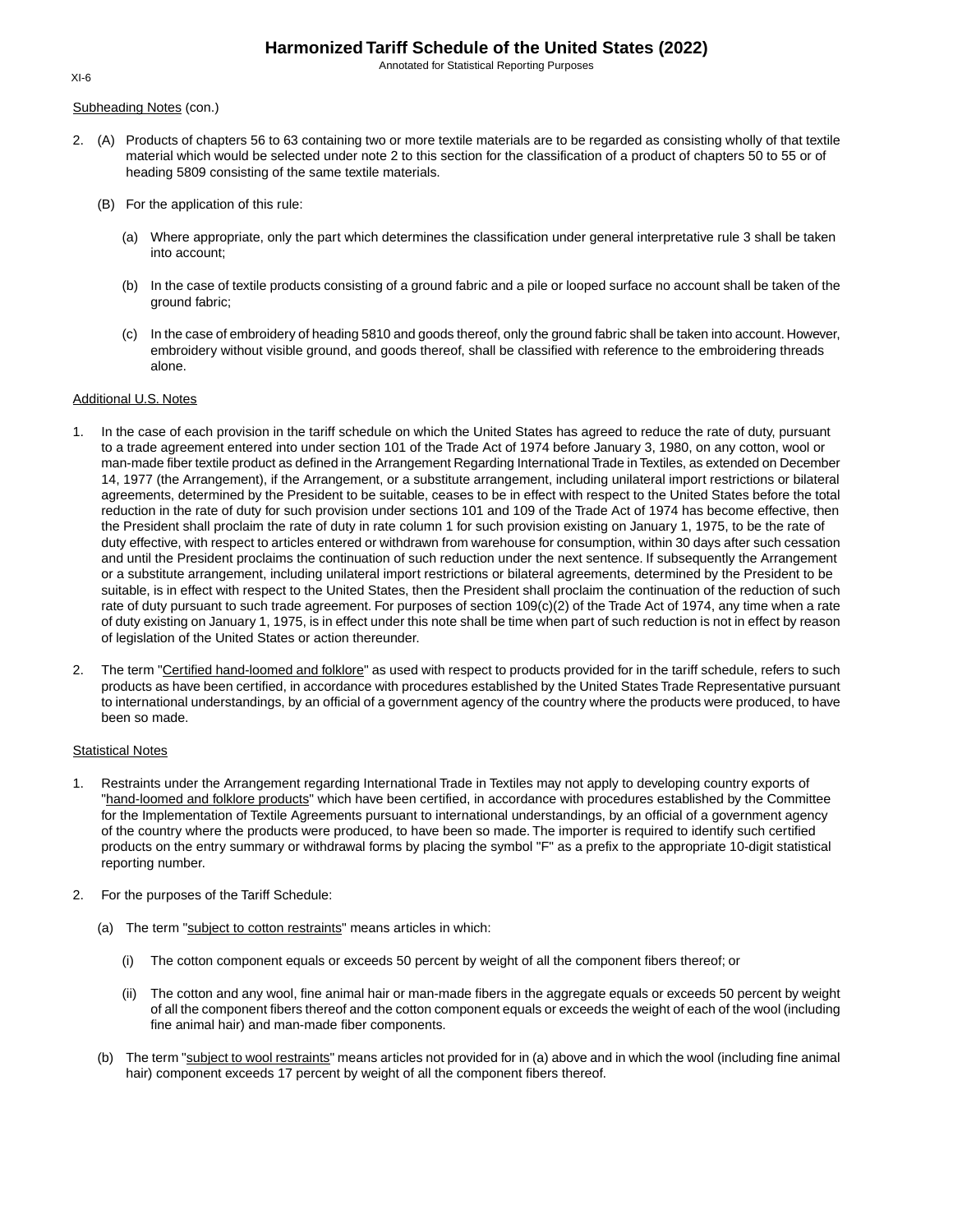Statistical Notes (con.)

(c) The term "subject to man-made fiber restraints" means articles not provided for in (a) or (b) above and the man-made fiber component, or the man-made fibers and any cotton, wool or fine animal hair in the aggregate, equals or exceeds 50 percent by weight of all the component fibers thereof.

For the application of this note, where appropriate, only the part of the product which determines the classification under general interpretive rule 3 shall be taken into account.

- 3. As a convenient cross-reference, each of the textile categories (or groupings) used by the United States in monitoring shipments of these products and to administer the United States textile trade agreements programs is listed in the schedule following the appropriate 10-digit description.
- 4. Entries of all textile and apparel products that are both (a) imported from Canada or from Mexico and (b) described in additional U.S. notes 3 (other than subdivision (c)), 4 and 5 to section XI must contain (i) the appropriate 10-digit statistical reporting number from and units of quantity specified in section XI for such goods, and (ii) the correct 8-digit special statistical reporting number applicable to such goods and the square meter equivalent of the goods being entered, determined in accordance with such additional U.S. notes. The special statistical reporting numbers are set forth at the end of chapter 99 of this schedule. For goods described in subdivision (c) of additional U.S. note 3, see heading 9802.00.80.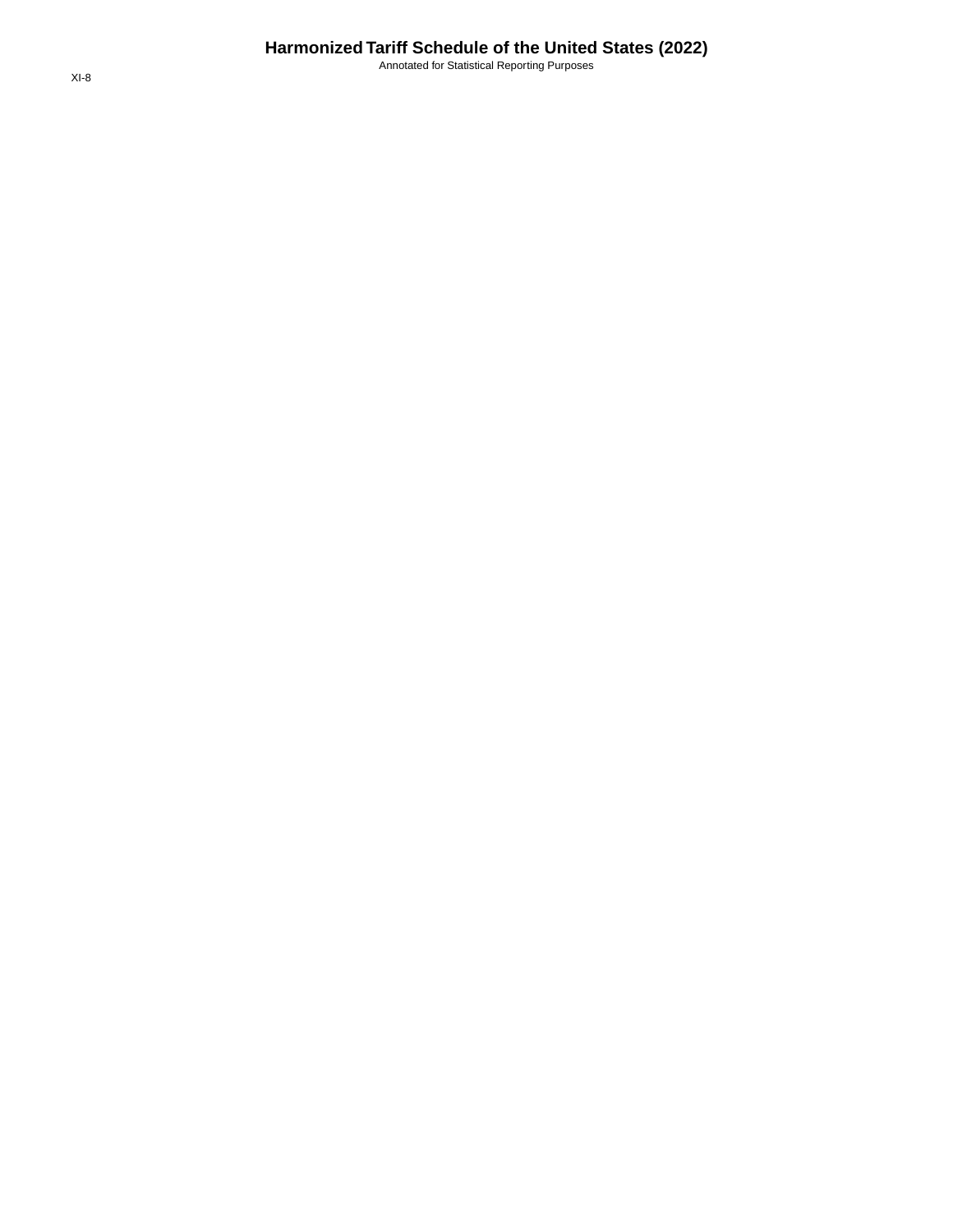Annotated for Statistical Reporting Purposes

XI 50-1

## CHAPTER 50

## SILK

## Compiler's Note

The provisions of subchapter II of chapter 99 (Miscellaneous Tariff Bills or MTBs), the provisions of the Generalized System of Preferences (GSP) found in General Note 4 and most product exclusions from the additional tariffs on products of China in subchapter III of chapter 99 expired on December 31, 2020. However, no endnotes or footnotes relating to these provisions have been deleted as of the issue date of this edition.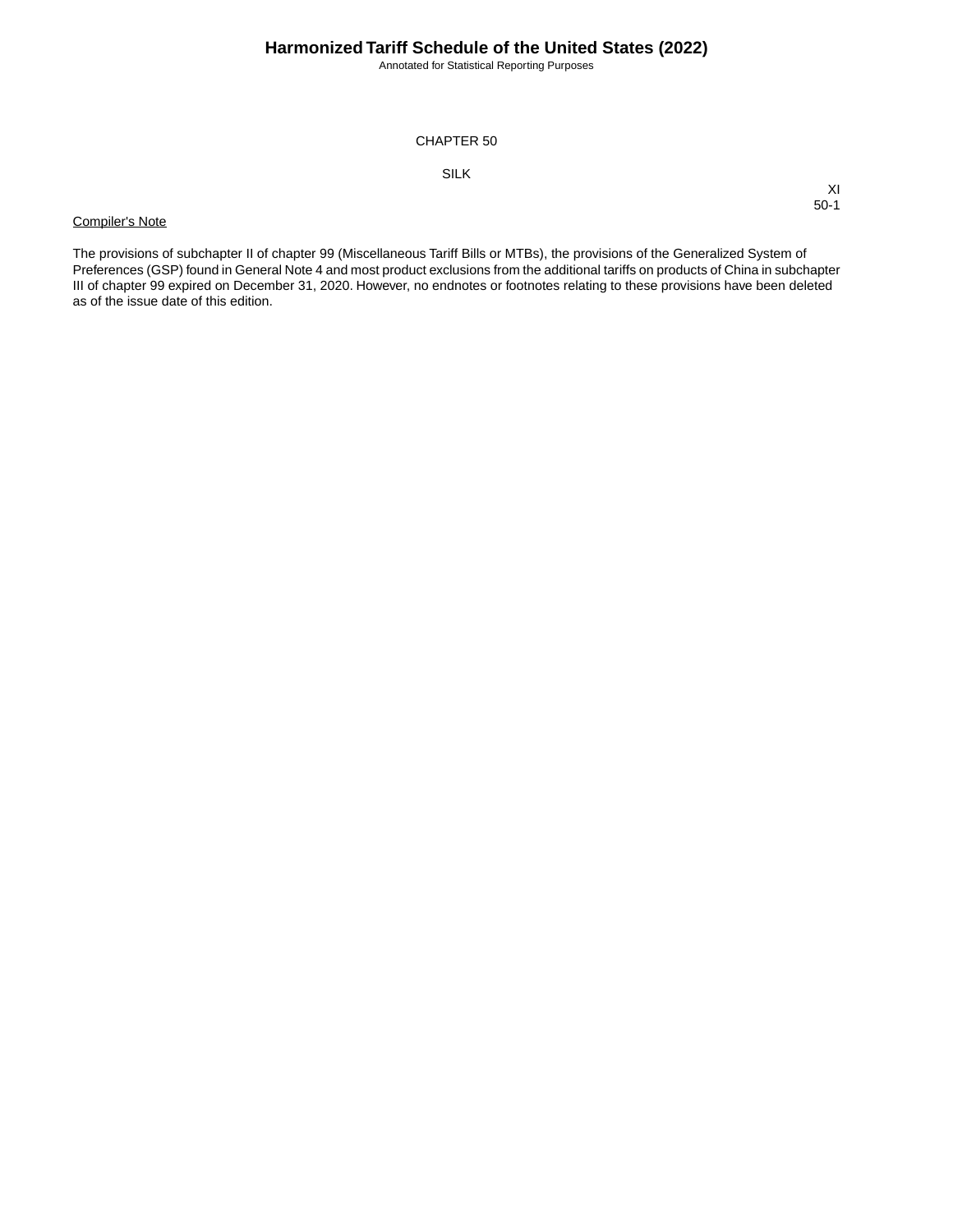Annotated for Statistical Reporting Purposes

| Heading/      | Stat.       |                                                                                 | Unit                 | Rates of Duty         |                                                       |                |  |
|---------------|-------------|---------------------------------------------------------------------------------|----------------------|-----------------------|-------------------------------------------------------|----------------|--|
| Subheading    | Suf-<br>fix | <b>Article Description</b>                                                      | of<br>Quantity       | General               | 1<br>Special                                          | $\overline{2}$ |  |
|               |             |                                                                                 |                      |                       |                                                       | Free           |  |
|               |             |                                                                                 |                      |                       |                                                       | Free           |  |
| 5003.00       |             | Silk waste (including cocoons unsuitable for reeling, yarn waste                |                      |                       |                                                       |                |  |
| 5003.00.10 00 |             | and garnetted stock):                                                           |                      |                       |                                                       | Free           |  |
| 5003.00.90 00 |             |                                                                                 |                      |                       | Free (A, AU, BH, CL, 50%                              |                |  |
|               |             |                                                                                 |                      |                       | CO, D, E, IL, JO,                                     |                |  |
|               |             |                                                                                 |                      |                       | KR, MA, OM, P,<br>PA, PE, S, SG)                      |                |  |
|               |             | 5004.00.00   00 Silk yarn (other than yarn spun from silk waste) not put up for |                      |                       |                                                       |                |  |
|               |             |                                                                                 |                      |                       |                                                       | 40%            |  |
| 5005.00.00    |             | Yarn spun from silk waste, not put up for retail sale  Free <sup>1/</sup>       |                      |                       |                                                       | 50%            |  |
|               | 10          | Containing 85 percent or more by weight of silk or silk                         |                      |                       |                                                       |                |  |
|               | 90          |                                                                                 |                      |                       |                                                       |                |  |
| 5006.00       |             | Silk yarn and yarn spun from silk waste, put up for retail sale;                |                      |                       |                                                       |                |  |
|               |             | silkworm gut:                                                                   |                      |                       |                                                       |                |  |
| 5006.00.10 00 |             | Containing 85 percent or more by weight of silk or silk                         |                      |                       |                                                       | 40%            |  |
| 5006.00.90 00 |             |                                                                                 |                      |                       |                                                       | 40%            |  |
| 5007          |             | Woven fabrics of silk or of silk waste:                                         |                      |                       |                                                       |                |  |
| 5007.10       |             | Fabrics of noil silk:                                                           |                      |                       |                                                       |                |  |
| 5007.10.30    |             | Containing 85 percent or more by weight of silk or silk                         |                      | $0.8\%$ <sup>1/</sup> | Free (A, AU, BH, CL, 90%                              |                |  |
|               |             |                                                                                 |                      |                       | CO, D, E, IL, JO,                                     |                |  |
|               |             |                                                                                 |                      |                       | KR, MA, OM, P,<br>PA, PE, S, SG)                      |                |  |
|               |             | Not jacquard woven:                                                             |                      |                       |                                                       |                |  |
|               | 20          | More than 127 cm in width                                                       | m <sup>2</sup><br>kg |                       |                                                       |                |  |
|               | 40          |                                                                                 |                      |                       |                                                       |                |  |
|               | 90          |                                                                                 | kg<br>m <sup>2</sup> |                       |                                                       |                |  |
|               |             |                                                                                 | kg                   |                       |                                                       |                |  |
| 5007.10.60    |             |                                                                                 |                      |                       | Free (AU, BH, CL,<br>CO, E <sup>*</sup> , IL, JO, KR, | 90%            |  |
|               |             |                                                                                 |                      |                       | MA, OM, P, PA,                                        |                |  |
|               |             | Subject to cotton restraints or to man-made fiber                               |                      |                       | PE, S, SG)                                            |                |  |
|               |             | restraints:                                                                     |                      |                       |                                                       |                |  |
|               | 10          |                                                                                 | kg                   |                       |                                                       |                |  |
|               | 20          |                                                                                 | m <sup>2</sup>       |                       |                                                       |                |  |
|               |             |                                                                                 | kg                   |                       |                                                       |                |  |
|               | 30          |                                                                                 | m <sup>2</sup><br>kg |                       |                                                       |                |  |
|               | 90          |                                                                                 | m <sup>2</sup>       |                       |                                                       |                |  |
|               |             |                                                                                 | kg                   |                       |                                                       |                |  |
|               |             |                                                                                 |                      |                       |                                                       |                |  |
|               |             |                                                                                 |                      |                       |                                                       |                |  |
|               |             |                                                                                 |                      |                       |                                                       |                |  |
|               |             |                                                                                 |                      |                       |                                                       |                |  |
|               |             |                                                                                 |                      |                       |                                                       |                |  |
|               |             |                                                                                 |                      |                       |                                                       |                |  |
|               |             |                                                                                 |                      |                       |                                                       |                |  |
|               |             |                                                                                 |                      |                       |                                                       |                |  |

XI 50-2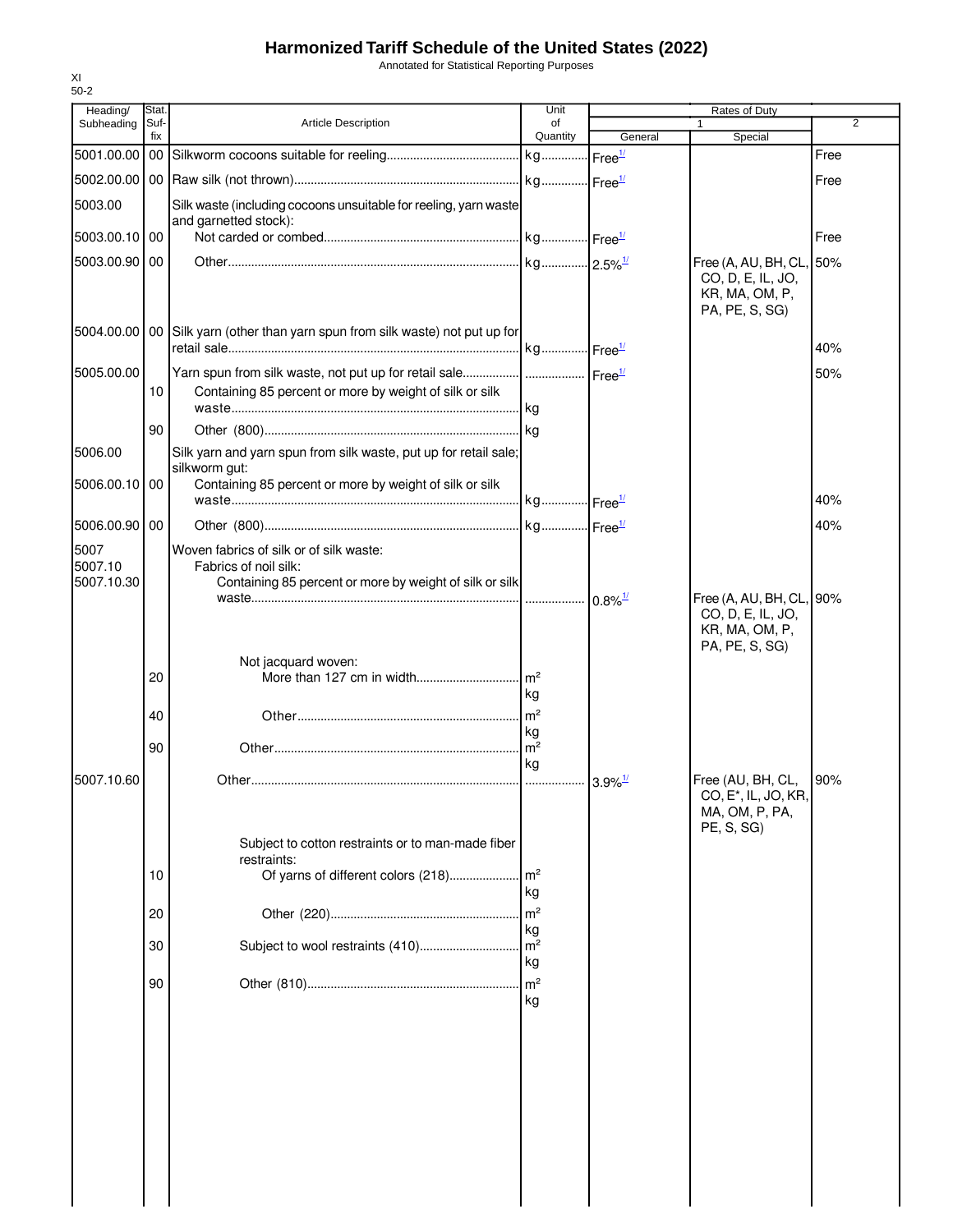Annotated for Statistical Reporting Purposes

| Heading/                  | Stat.       |                                                                                                                                                                             | Unit                  |                       | Rates of Duty                                                    |                |
|---------------------------|-------------|-----------------------------------------------------------------------------------------------------------------------------------------------------------------------------|-----------------------|-----------------------|------------------------------------------------------------------|----------------|
| Subheading                | Suf-<br>fix | Article Description                                                                                                                                                         | of<br>Quantity        | General               | 1<br>Special                                                     | $\overline{2}$ |
| 5007 (con.)<br>5007.20.00 |             | Woven fabrics of silk or of silk waste: (con.)<br>Other fabrics, containing 85 percent or more by weight of<br>Printed:                                                     |                       |                       |                                                                  | 90%            |
|                           | 15          | Measuring less than 77 cm in width or less than<br>77 cm between selvages, with more than 47 warp<br>yarns per cm, of a kind for use in the manufacture                     | m <sup>2</sup><br>kg  |                       |                                                                  |                |
|                           | 25          | Other:                                                                                                                                                                      | m <sup>2</sup><br>kg  |                       |                                                                  |                |
|                           | 35          |                                                                                                                                                                             | m <sup>2</sup><br>kg  |                       |                                                                  |                |
|                           | 55          | Other:<br>Measuring less than 77 cm in width or less than<br>77 cm between selvages, with more than 47 warp<br>yarns per cm, of a kind for use in the manufacture<br>Other: | m <sup>2</sup><br>kg  |                       |                                                                  |                |
|                           | 65          | Not jacquard woven:<br>More than 127 cm in width <sup>2'</sup>                                                                                                              | m <sup>2</sup>        |                       |                                                                  |                |
|                           | 85          |                                                                                                                                                                             | kg<br>m <sup>2</sup>  |                       |                                                                  |                |
|                           | 95          |                                                                                                                                                                             | kg<br>m <sup>2</sup>  |                       |                                                                  |                |
| 5007.90<br>5007.90.30     |             | Other fabrics:<br>Containing 85 percent or more by weight of silk or silk                                                                                                   | kg                    | $0.8\%$ <sup>1/</sup> | Free (A, AU, BH, CL, 90%<br>CO, D, E, IL, JO,<br>KR, MA, OM, P,  |                |
|                           | 20          | Not jacquard woven:                                                                                                                                                         | kg                    |                       | PA, PE, S, SG)                                                   |                |
|                           | 40          |                                                                                                                                                                             | kg                    |                       |                                                                  |                |
| 5007.90.60                | 90          |                                                                                                                                                                             | m <sup>2</sup><br>kg  | $3.9\%$ <sup>1/</sup> | Free (AU, BH, CL,                                                | 90%            |
|                           |             | Subject to cotton restraints or to man-made fiber                                                                                                                           |                       |                       | CO, E <sup>*</sup> , IL, JO, KR,<br>MA, OM, P, PA,<br>PE, S, SG) |                |
|                           | 10          | restraints:<br>Of yarns of different colors (218)                                                                                                                           | $\mathsf{Im}^2$<br>kg |                       |                                                                  |                |
|                           | 20          |                                                                                                                                                                             | m <sup>2</sup><br>kg  |                       |                                                                  |                |
|                           | 30          | Subject to wool restraints (410)                                                                                                                                            | m <sup>2</sup><br>kg  |                       |                                                                  |                |
|                           | 90          |                                                                                                                                                                             | m <sup>2</sup><br>kg  |                       |                                                                  |                |
|                           |             |                                                                                                                                                                             |                       |                       |                                                                  |                |
|                           |             |                                                                                                                                                                             |                       |                       |                                                                  |                |

XI 50-3